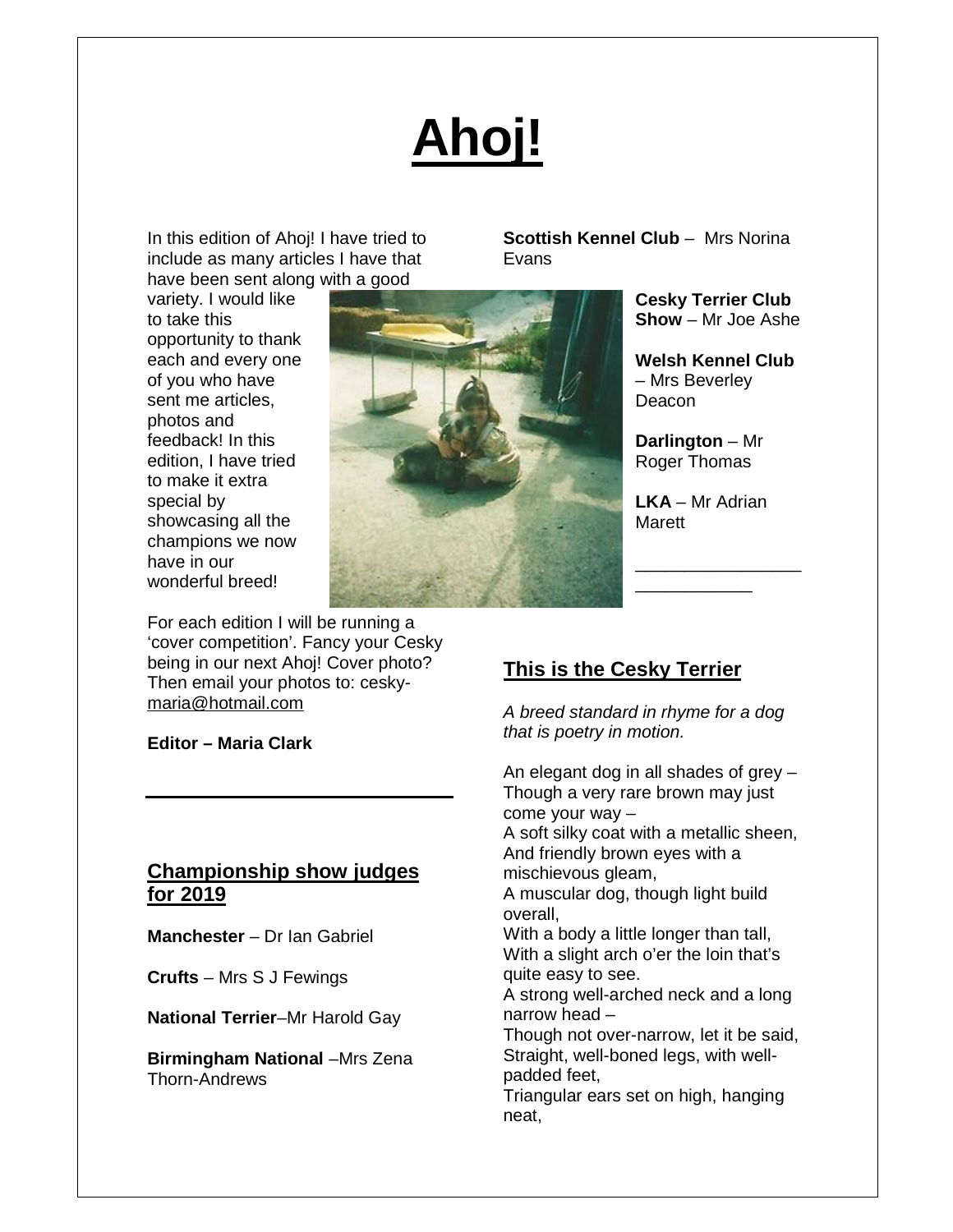And close to the cheeks, and a full set of teeth

With a good scissor bite and strong jaw beneath.

A sabre shaped tail set on low, not high, ood scissor bite and strong<br>sath.<br>shaped tail set on low, not<br>es a picture that fills the eye,

Completes a picture that fills the eye, Movement vivid and free, and straight fore and aft, Movement vivid and free, and<br>fore and aft,<br>Gallop slow but enduring, an<br>brisk, not fast,<br>A dog that's reserved, but se<br>confident still,<br>With a generous nature to be<br>your will.<br>This is the Cesky – a terrier a<br>through,<br>But a

Gallop slow but enduring, and trot brisk, not fast,

A dog that's reserved, but selfconfident still,

With a generous nature to bend to your will.

This is the Cesky  $-$  a terrier all through,

But a different temperament, one that's quite new.

A good working dog, and an excellent friend

To love you and serve you, right through to the end,

And if you desire a fine dog to show The glamorous Ceskys the best 'way to go!'

#### **Written by Diana Grant**

**Sent in by Linda Burrage** 

# **Celebration of Champions**

\_\_\_\_\_\_\_\_\_\_\_\_\_\_\_\_\_\_\_\_\_\_\_\_\_\_\_\_\_

As a breed, Cesky Terriers have only had CC's on offer for just shy of 2 years. Within that time there has been many dogs awarded CC's and resulting in some wonderful champions.

Kick starting this celebration is the first UK champion – **CH Janski Celtic Ceska** 



Ceska is owned and bred by Wendy Tobijanski. She in 2017. Ceska holds the breed record with 60 Best of Breeds at championship shows along with multiple group placings.

does to the cheeks, and a full set<br>
eith<br>
and a condication in 3 champion in 3 shows<br>
in 2017. Ceska holds the breed record<br>
enementh vivid and free, and straight<br>
persea picture that fills the eye,<br>
ceska won the first ev Ceska won the first ever bitch CC at Crufts under breed specialist Sharon Clark. Her second CC soon followed at National Terrier under terrier special Mr Martin Phillips. And her third and crowning CC came at Birmingham Birmingham National under terrier specialist Linda Matthews. Ceska took Best of Breed with each CC she won.

Our next champion is the first male UK Champion – **UK Ch & Canadian CH Alchemy Chalma Figaro Taylot**



Luigi is owned by Lynne & Colin

Richardson and Duncan Ritchie, handled by Sarah Richardson. And bred by Mike & Valerie Barnes, Dann Wilson & Duncan Ritchie.

Luigi followed in Ceska's footsteps and was made into a UK champion in 3 shows. His first CC was at Crufts 2018 under breed specialist Wendy Tobijanski.

His second CC quickly followed at National Terrier under another breed specialist Mr David Burrage. And his all-important third and crowning CC was at Birmingham National under terrier specialist Paul Wilkinson where Luigi also took Best of Breed too.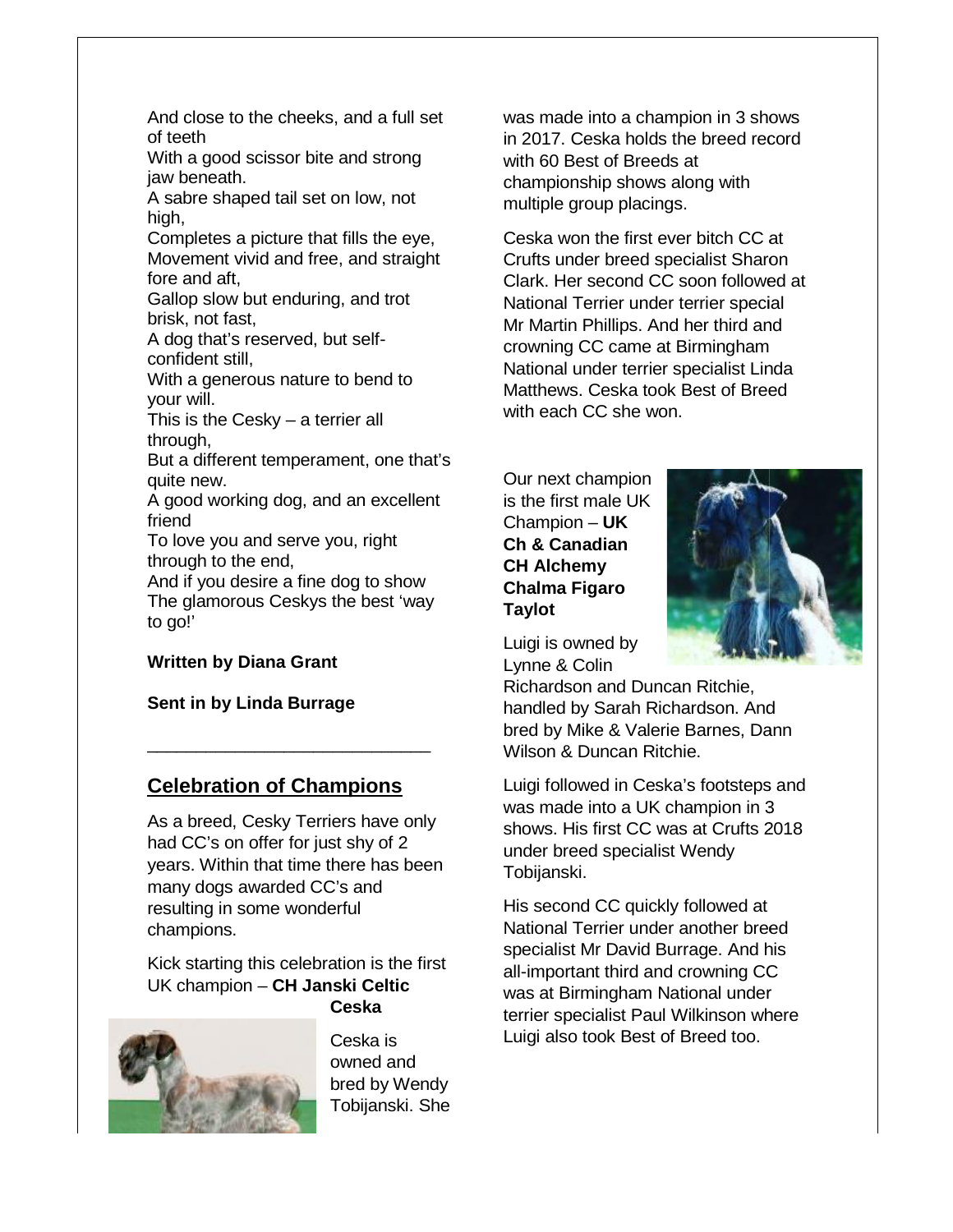

Next up we have: **CH Janski Ceskasson Blue Moon**

Blue is bred, owned by and

also handled by Wendy Tobijanski. Blue took his first CC at Birmingham National 2017 under terrier specialist Linda Matthews (his dam also won the BCC this day too). His second swiftly came at Darlington 2017 under breed specialist Adrian Marett. And his crowning CC came from wellrespected judge Jenny Miller at SKC 2018.



Our next champion is: **CH Janksi Ultra Violet**

Violet was bred, owned by and handled by

Wendy Tobijanski. Violet is out of CH Janski Celtic Ceska and sister to CH Janski Ceskasson Blue Moon.

Violet picked up her first CC at Scottish Kennel Club in 2017 with Best of Breed under terrier specialist Mr A Stephenson. Her second CC came with Best in Show at the Cesky Terrier Club's first breed club Championship Show 2017 under breed specialist Gabi Van Ruiten. Violet's third CC came this year at SKC under well respected terrier specialist Jack Watson.

Up next is another dog who was made up in his first 3 championship shows with CCs on offer – **CH Janski Kalliope Jones**

Kalliope is bred, owned and handled by Wendy Tobijanski. His first CC was at Welsh Kennel Club 2018 under wellrespected top allrounder Mr Tom Mather. His second



CC came from all-rounder Jack Watson at SKC. Kalliope took Best of Breed over his kennel mate, newly crowned CH Janski Ultra Violet. His crowning CC came at Darlington under terrier specialist Mr Bill Browne-Cole where he also took his second Best of Breed.

#### Our next champion is: **CH Ashleyheath's Black Thunder**

Wally is owned by Mrs L England & Mrs L Burrage. He's handled by David Burrage. And bred by Mrs L England. Wally won his first CC at the Cesky Terrier Club in 2017 under breed specialist Gabi Van Ruiten. His second

CC was under breed specialist Norina Evans. Wally's third and final CC came from breed specialist Anne Kennedy



at the Cesky Terrier championship show 2018.

Our final champion is another veteran bitch: **CH Vandell Sweet Song of Sametova**

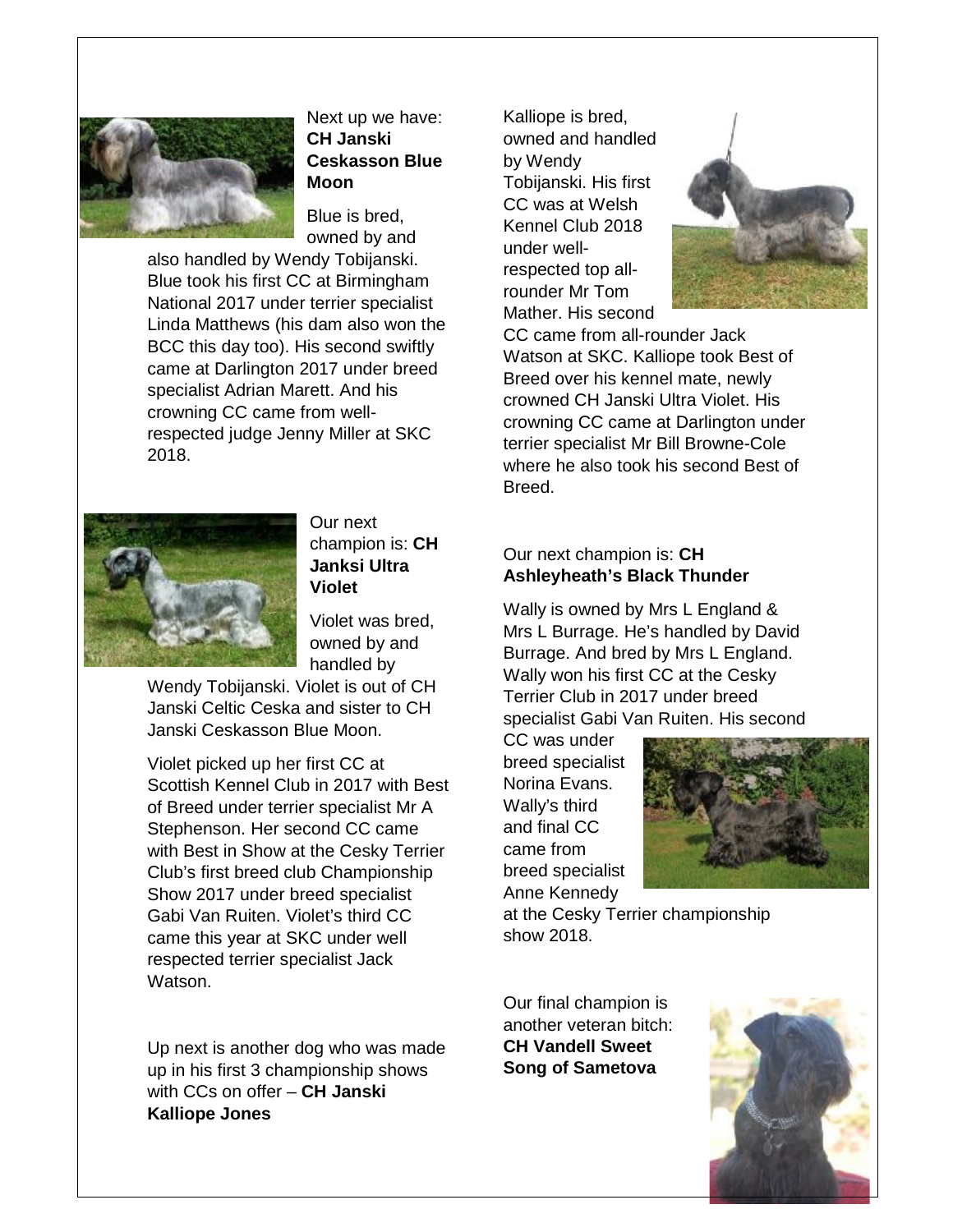Celeste was bred by Mr and Mrs D Snell. Celeste is owned by Mr David & Mrs Linda Burrage and handled by Linda Burrage. Celeste's first CC came from terrier specialist Paul Wilkinson at Birmingham National in 2018. Her second CC soon followed at Scottish Kennel Club under well respected terrier specialist Jenny Miller. Celeste's third and most important CC came only a matter of weeks later at Darlington under well-known terrier specialist Mr Bill Browne-Cole.

#### **Cesky Fun Day Round up**

The Cesky Terrier Meet and Greet Fun Day Saturday June 9th 2018 at Parson Drove, Cambs.

\_\_\_\_\_\_\_\_\_\_\_\_\_\_\_\_\_\_\_\_\_\_\_\_\_\_



The aim of this day was to bring together all the various owners of the Cesky Terriers - pet, show and working - as well inviting any potential or new owners to attend the fun day to share knowledge and information. The day was kindly

hosted by Sue and Steve Fewings, committee members, in the grounds of their bungalow at Parson Drove. There

was no charge for the day. A variety of games were organised duck and spoon race, sausage race (always a favourite with this very areedy



breed!), sprint race as well as an obstacle course and a scurry.

A local veterinary nurse gave a fascinating talk on ticks and lungworms in the afternoon.

There was a tombola, plant sale and free drinks and cakes for everyone who attended. We had 24 Cesky terriers and 7 other breeds present and not one growl all day, although we had plenty of hand bag raids for food!

It was a great event with a wonderful atmosphere and my thanks to everyone involved. Looking forward to next year's one now!

\_\_\_\_\_\_\_\_\_\_\_\_\_\_\_\_\_\_\_\_\_\_\_\_\_\_\_\_\_\_\_\_

#### **Sent in by Linda Burrage**

#### **Health Matters**

First aid for your Cesky.

If an accident or sudden illness affects your pet, knowing some simple First Aid can help safeguard your pet while you get to the nearest veterinary surgery. Ensure that by performing first aid you are not causing a delay in reaching your vet.

**Bleeding:** First ascertain where the bleeding is coming from. A small amount of blood can look like a lot if sprayed over your kitchen. Once you've found the wound, apply pressure using a clean dry towel. Do

not release this pressure to have a look! Keep constant pressure while you transport to the nearest veterinary surgery. Tourniquets are dangerous if used incorrectly so it is much safer to just apply pressure directly to the wound. If you can see something sticking out of the wound, e.g. a piece of wood, do not remove or press on

this object. Apply pressure above the wound with your hands, you may need to hold quite tightly.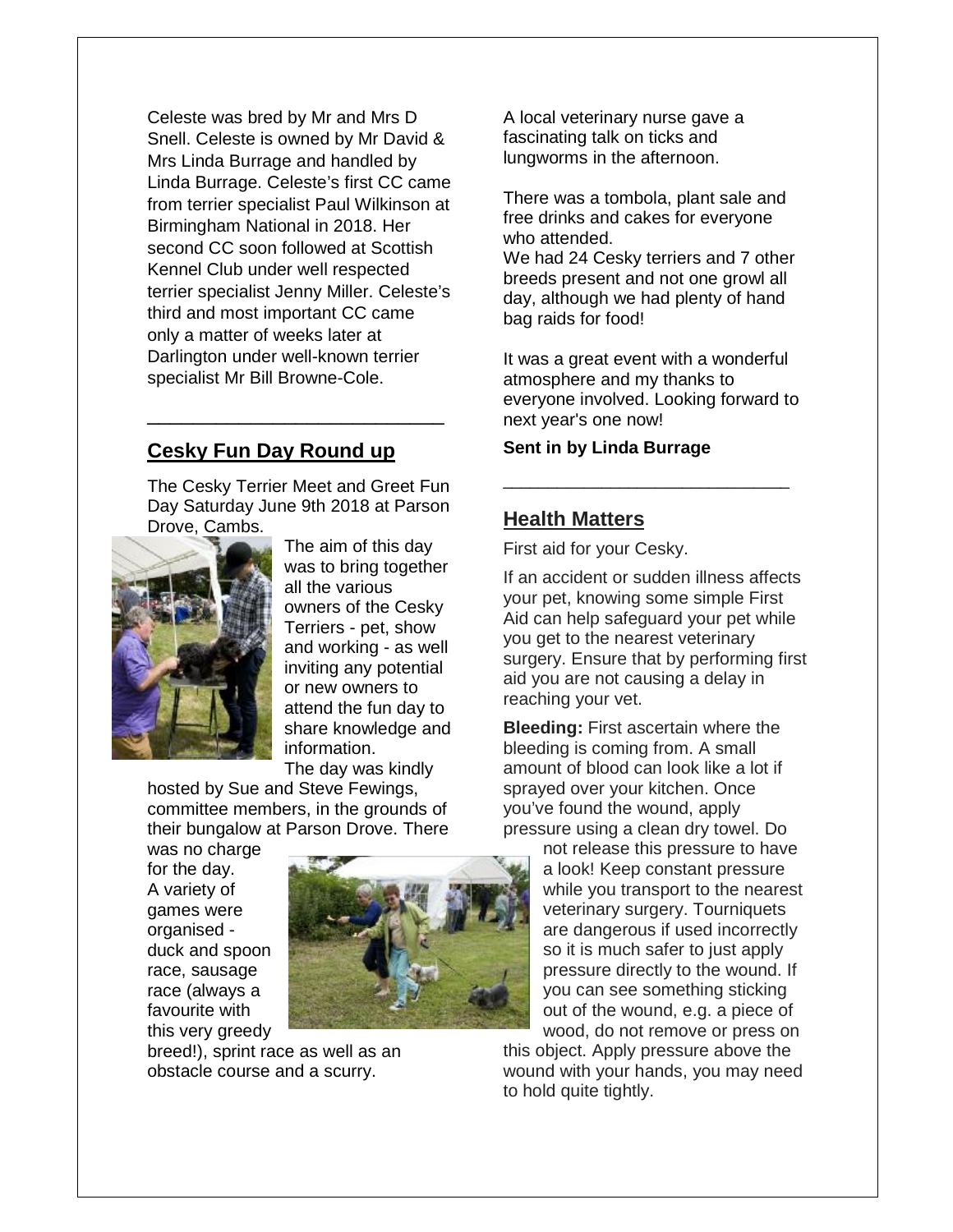# **Who is Charlie Chaplin?** who is Charlie Chaplin?<br>Tho is Charlie Chaplin?<br>For those of you who may not know

\_\_\_\_\_\_\_\_\_\_\_\_\_\_\_\_\_\_\_\_\_\_\_\_\_\_\_\_

him, Charlie Chaplin was the winner of the first ever dog CC to be won in the

UK. I was fortunate enough to be able to talk to his owner and handler Olga Mansurova about Chaplin.

When I was looking for a dog, I did not want to get a show dog. I was simply looking for a companion for my elderly Schnauzer who was a very calm and peaceful dog.

There were very few Cesky Terriers in Russia at the time when I was looking. When I first saw them I absolutely fell in love with the breed – it was love at first sight! At that moment there were 4

puppies in the Norkinstein kennel. There were 2 dogs and 2 bitches. I wanted a male to join my other dog. One dog puppy had already been reserved so I bought the other dog.<br>Chaplin has lots of positive traits ar

Chaplin has lots of positive traits and is a wonderful character. He is very calm and reserved. There are almost no problems with him.

I started to groom him from the beginning as I knew how important it was. I would put Chaplin on my lap, give him a piece of something tasty, and move the comb a couple of time through his coat and along his back. Each time I would slowly increase the time he would be combed. He now loved to be groomed so much he often falls asleep while I'm doing it! a wonderful character. He is very calr<br>and reserved. There are almost no<br>problems with him.<br>I started to groom him from the<br>beginning as I knew how important it<br>was. I would put Chaplin on my lap,<br>give him a piece of somet

The idea of taking part in dog shows belongs to his breeder Sergey

person who organised the first trips abroad. Chaplin is the perfect travel companion. He loves to sit back and watch the road.

When Chaplin was 8 months old, he took part in his first 'big' show. It was at the World Dog Show 2013 in

> Budapest. He was awarded Very Promising 1 in the puppy class.

After that there was a lot of other trips all over! Each year we went to the Czech Republic to take part in Cesky Terrier Days. We also have travelled to Poland, Belarus, Lithuania, Finland, Italy, Norway, Belgium and Germany. m Chaplin was 8 months old, he<br>part in his first 'big' show. It was<br>e World Dog Show 2013 in<br>Budapest. He was<br>awarded Very Promising<br>1 in the puppy class.<br>After that there was a lo<br>of other trips all over!<br>Each year we wen part in Cesky<br>Days. We als<br>travelled to P<br>Belarus, Lithu<br>Finland, Italy,<br>Belgium and

> Three days in a row Chaplin became European Champion Champion – Brno 2014, Oslo 2015 and Brussels 2016.

In 2017 we decided to take part in Crufts. I have been to the UK before but always without dogs. I love the UK – London is forever in my heart. but always without dogs. I love t<br>– London is forever in my heart.<br>As for Crufts, I was charmed by

As for Crufts, I was charmed by the atmosphere! It was very friendly to foreigners and very faithful to traditions. People I did not know came up to me and helped me find out the information I needed or helped to direct me to where I needed to be.

Charlie Chaplin's win was exciting and unexpected for me. I could not believe in it for a long time! I couldn't get over the excitement of it all for a long time too. Charlie Chaplin's win was exciting and<br>unexpected for me. I could not believe<br>in it for a long time! I couldn't get over

I learnt that it was the first time the CC was awarded to Cesky Terriers after the breed judging was completed. The English exhibitors came up to me and congratulated me for Chaplin's win. I learnt that it was the first time the<br>vas awarded to Cesky Terriers af<br>ne breed judging was completed.<br>inglish exhibitors came up to me<br>ongratulated me for Chaplin's wir



Photo taken by Carrie Southernton Photography